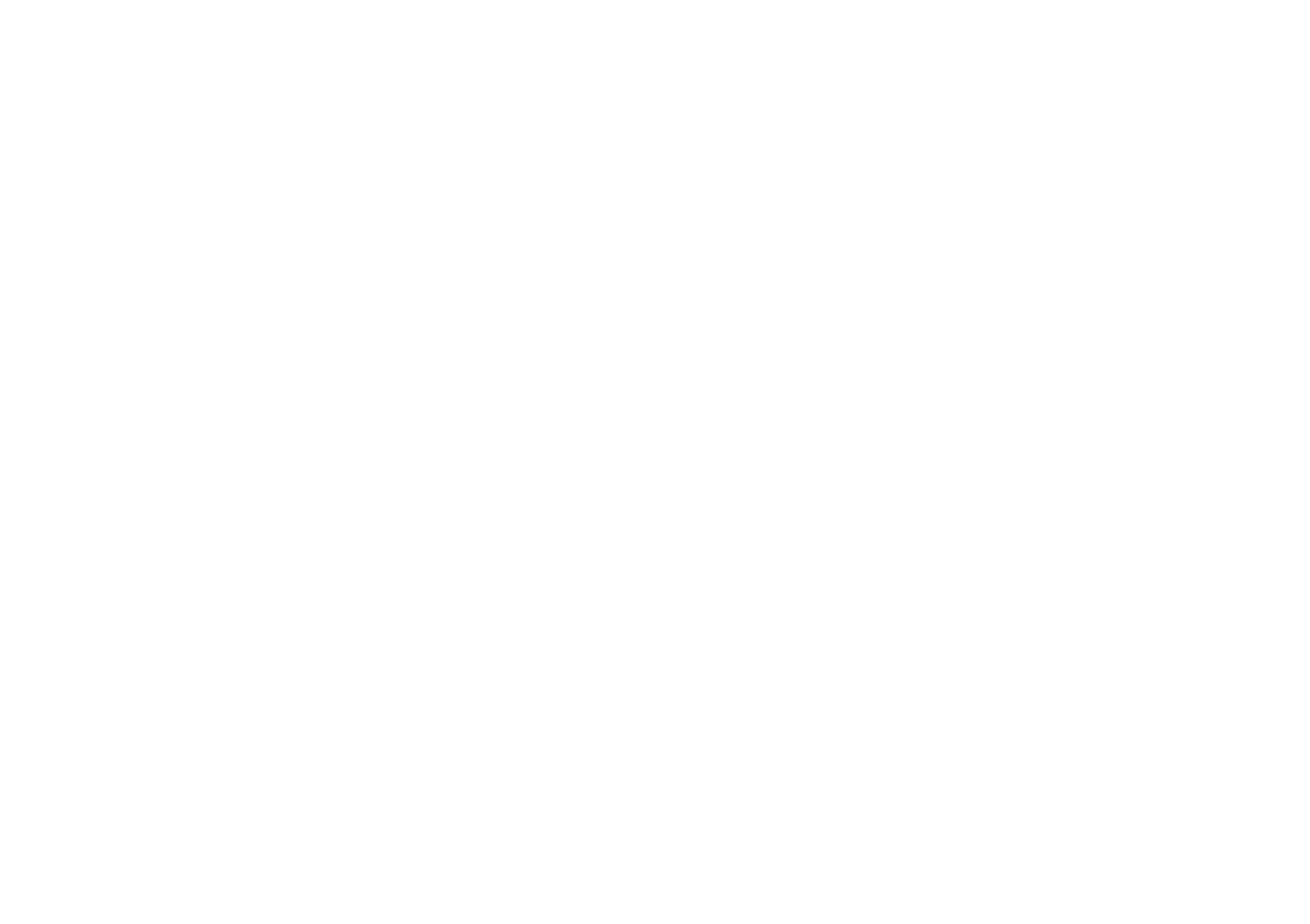**Opposite: A long L-shaped lounge and two tub chairs front a large flatscreen TV in the saloon. Clockwise from left: Full-height bulwarks and sidedecks make for a safe boat, even for the pet pooch to scamper around; Dine or do watersports from the cockpit; Flybridge amenities centre with combo fridge and icemaker; Stateroom has an athwartships kingsize bed and screened portlights.**



Marina at Church Point, where the Outer Reef office is established. Plans are afoot to open another office in Queensland. Unusually, the 63 Raised Pilot House seen here is a stock boat as well as the harbinger for the range Down Under. Working closely with the American head office, Coffey created the aforesaid industry-first custom galley fitout. However, the high-volume boat is a lot more than that. There are serious upgrades and options that turn it into a turnkey home-away-from-home.

### ENGINEERING FIRST

Engineering is commensurate with a boat built to CE standards for Category A, meaning open ocean wave heights up to six metres and sustained winds to more than 40kts. Peer behind the dash and you will see all the wiring is numbered and coded, with schematics provided within the tome of manuals that include sea trial results of each particular Outer Reef. Some competing boats from Chinese yards arrive here without sea trials, leaving room for error. Not Outer Reefs.

The hull is all handlaid GRP and I'm told a keel protects the running gear — though, as ever, the stabilisers are vulnerable — with vacuum-bagged Divinycell foam-cored sides and decks. Shafts sizes are 2.5in, coupled to a small jackshaft to create clearance for the hydraulic PTOs, while the ZF gearboxes have a 2.431:1 reduction. The four-blade ZF Faster props are 32.5in by 27in pitch and line cutters were fitted in case you run over a servicing room, while the engine bearers

#### fish trap at night.

With all this good gear, the boat runs smoothly, much like the 12kW and 16kW Northern Lights generators mounted back aft in the engineroom, away from the accommodation plan. In fact, I will go so far as to say this is a boat where you could sleep with the generators running. That said, an inverter and battery banks allow you to go into sleep mode sans such power needs. Interestingly, all Outer Reefs come with a comprehensive spare parts kit, as well as the SeaKits Marine Maintenance System as standard. The spare parts and maintenance management solution, developed for cruising yachts and workboats in the 40 to 100ft range, allows self-reliant owners and operators to order individual parts or cruising kits online for worldwide delivery, backed by 24/7 service through Coffey at the local Outer Reef offices.

The watertight engineroom on the 63 has standing height for sub-six-footers and access from the owner's stateroom or, for tradespeople, via watertight doors leading off the aft utility room, which you reach from the rearmost deck of the cockpit. The engines breath clean air thanks to inboard vents in the sidedecks and a Delta blower system, plus there are opening portlights for ventilation when servicing the boat at rest. The boat came with a Cablemaster shorepower lead spool. Stainless steel work rails trace each Caterpillar engine, along with a surfeit of

## **HIGHS**

- A mover and shaker in the pilothouse market
- Well-received by demanding American long-range boaters • Custom build with all kinds of options, layouts and finishes • The best of everything aboard in respect of brands and kit
- Fully loaded and ready to cruise The Reef
- Superb mouldings and finish • Well-respected local representation • Impressive factory support system • Watersports cockpit is perfect for fishing and diving
- Trick galley fitout and great accommodation
- Still within the realms of an owner/ driver boat
- Excellent motion and economy at sea • Dry boat

#### **LOWS**

- Big-ticket pilothouse • New brand on the market • Split cockpit won't suit everyone • Vertical ladder to bridge in cockpit • Mind your noggin when descending the ladder to the utility space • Underwater exhausts occasionally pop out of the water when running down sea
- Lots of white fibreglass to maintain



are full-length and beefy. There are twin or redundant Racor fuel filters for each engine, an impressive fuel manifold and transfer system with small fuel polisher and sight gauges, rubber-backed lining underfoot and soft panels overhead so you can crane out an engine. The boat comes with a Fireboy system and Reverso oil-changer, too. The utility space back  $aft$  — mind your head as you descend from the cockpit houses the tropical-strength Cruisair air-con system, the 3000W inverter and 60A/24V and 20A/12V chargers from Victron, as well as the additional long-range fuel tanks. The boat is predominantly 24V on the DC side and the batteries are the AGM type

from Lifeline. Room remains for mounting freezers and storing victuals in the lazarette, where I note a common plumbing manifold for a host of overboard drains, thereby reducing the need for excessive skin fittings.

### OUTDOOR LIVING

As you can see there's a lot of cool kit the best of everything brand-wise — on the Outer Reef 63. An extended version on the yard's 58-footer, the 63 (reflecting the boat's waterline length minus a one-foot extension on the swim platform) boasts a cockpit where you can catch dinner, slip overboard for a dive, and hangout between swims. Though it wasn't yet fitted, there is provision

for a watermaker for endless hot showers. Standard water supply of 1100lt should last a while anyway. The swim platform was teak topped but the decks are predominantly easyclean non-skid, which suits me.

As with all good passagemakers, the 63 is a safe boat for ageing crew, (grand)kids and the pet pouch to prance around inshore or at sea. Full-height bulwarks and sidedecks trace the boat and there's a Portuguese bridge up front to keep green water at bay. Back in the bay or harbour, you can swing open the gate and park guests on the forward-facing lounge while cruising for views.

The anchoring gear was beefed up for worry-free nights behind the reef. There were